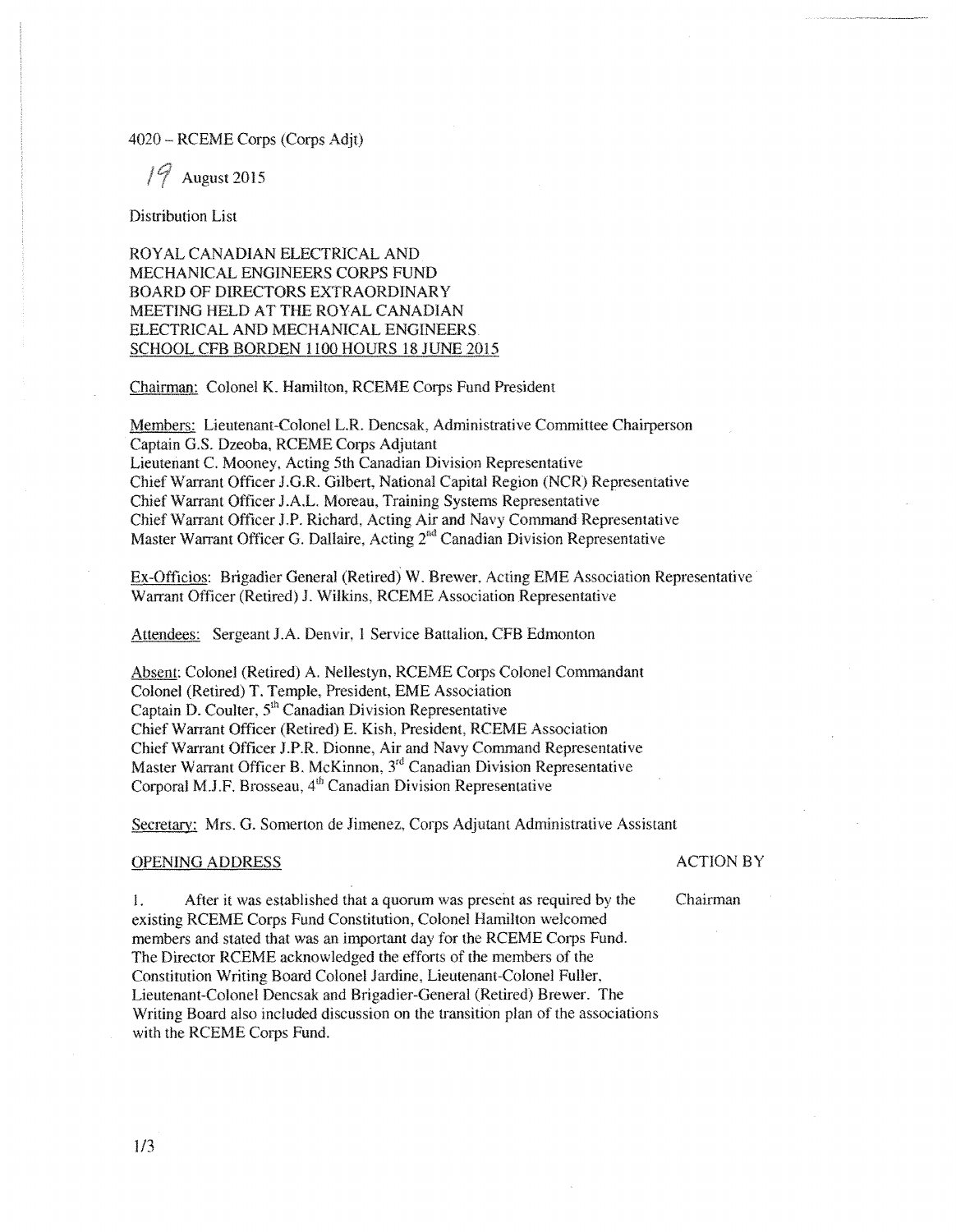### DISCUSSION

2. Lieutenant-Colonel Dencsak presented the proposal to merge the associations with the RCEME Corps Fund. The proposal addressed the committee overview, changes necessary to the constitutional framework, governance by the Chairman the Board of Directors, the benefits of the merger as well as the proposed financial plan.

> SECRETARIAL NOTE. Chief Warrant Officer Richard motioned to accept subject proposal. Captain Dzeoba seconded the motion. The motion was unanimously passed.

3. Lieutenant-Colonel Dencsak continued with the necessity of updating the current RCEME Corps Fund website which will enable members to make electronic payments for dues and donations. This would facilitate the payment of dues and donations from retirees, Reservists as well as the general public and could be implemented at an approximate cost of \$5.000.

SECRETARIAL NOTE. Chief Warrant Officer Moreau motioned to approve the expenditure to update the RCEME Corps website. Captain Dzeoba seconded the motion. The motion was unanimously passed.

4. Lieutenant-Colonel Dencsak reported on the expenses incuned and approved for the Writing Board which took place in April 2015.

> SECRET ARIAL NOTE. A proposal was put forward to approve an amount not to exceed \$2,000 to cover the travel costs for the members who attended the Constitution Writing Board in July 2015. Motion was put forward by Chief Warrant Officer Richard and seconded by Brigadier-General (Retired) Brewer. The motion was unanimously passed.

5. Captain Dzeoba provided the attendees with a printed proof of the new RCEME Corps Fund membership coin.

6. Captain Dzeoba reminded the Board of Directors that the date for the final receipt of 2015 RCEME Corps Fund bursaries is fast approaching; deadline is 10 July 2015. To date, eight applications have been received with more expected in the final ten days of the contest.

7. Colonel Hamilton closed by reiterating his opening message – this has been a historic moment. He thanked everyone for their continued hard work and for attending this meeting.

Administrative Committee Chairperson

Corps Adjutant